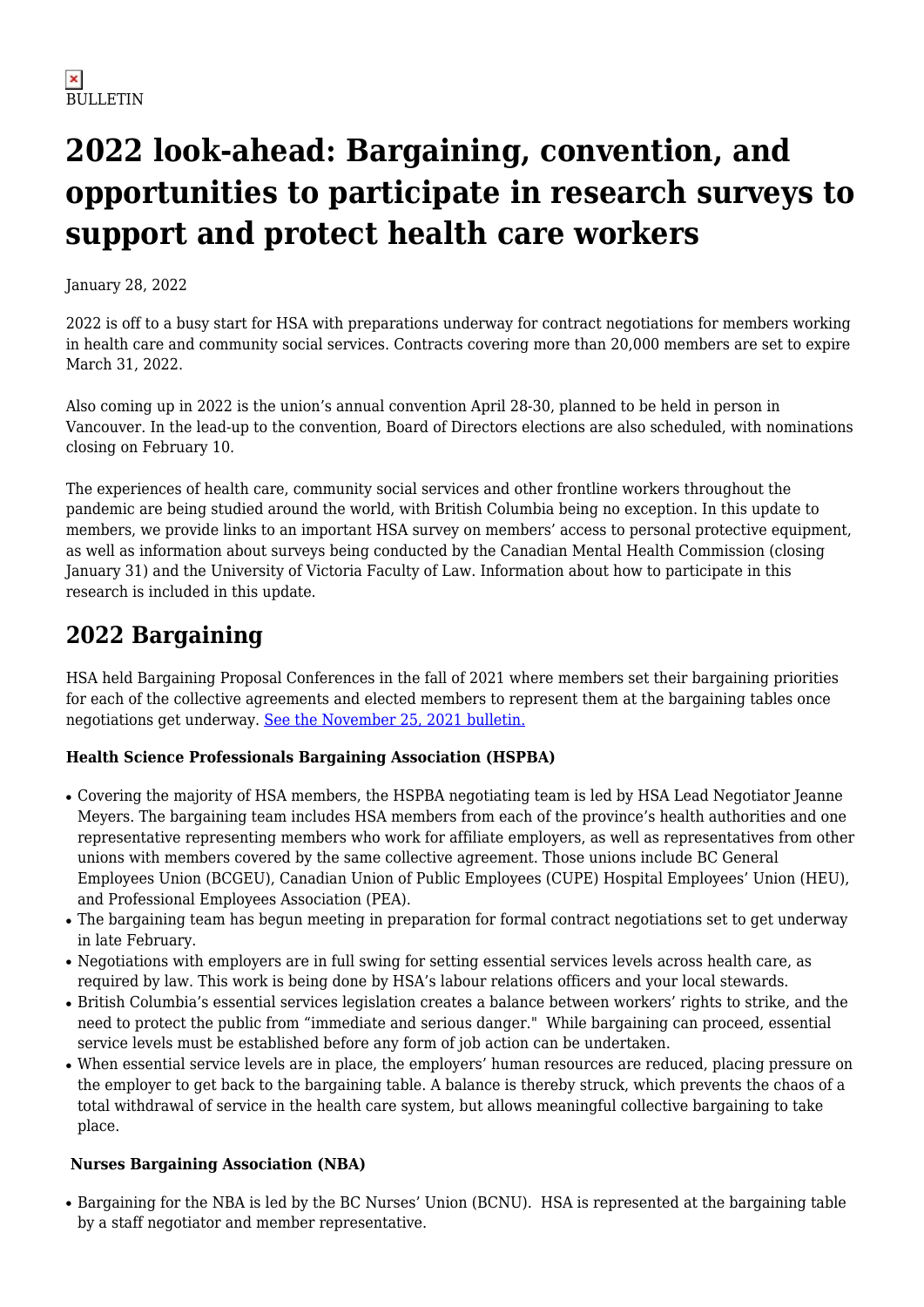- BCNU announced this week they have delayed their provincial bargaining conference, which had originally been scheduled for the beginning of March. We understand BCNU will now be holding their Bargaining Proposal Conference in the fall. It is at that conference that they will elect their members to the bargaining committee.
- Bargaining has not been scheduled to begin; no bargaining dates for the NBA have yet been set.
- HSA's registered psychiatric nurses (RPNs) covered by the NBA collective agreement set their priorities for bargaining in fall 2021 and elected Nicole McIntosh, an RPN at St Paul's Hospital, as their member representative at contract negotiations. Alyson Warner is HSA staff negotiator for this table.

### **Community Bargaining Association (CBA)**

- Bargaining for this collective agreement is led by the BCGEU. HSA members are represented by staff negotiator Katie Sharp and member Ann Hahr from Open Door Group. Other unions with members covered by this agreement are UFCW, HEU, CUPE, USW, BCNU, and CLAC.
- The bargaining association has met and is preparing to begin negotiations with the employer on February 3.

### **Community Social Services Bargaining Association (CSSBA)**

- Bargaining for this collective agreement is led by BCGEU. HSA members are represented by staff negotiator Colin Brehaut and member Dawn Marie Goodmurphy from John Howard Society. Other unions with members covered by this agreement are: CUPE, HEU, CSWU, UFCW, USW. SEIU, CLAC, BCNU.
- The bargaining association has met and is preparing to begin negotiations with the employer on February 2.

# **2022 Annual Convention**

The union's annual convention is set for April 28-30 in-person in Vancouver. The deadline for submission of resolutions voted on at local union meetings is February 18. Watch your email for details about your local meetings to discuss resolutions and elect delegates to convention. [See the January 14 bulletin here for details.](https://hsabc.org/news/hsa-annual-convention-set-april-28-%E2%80%93-30-deadline-resolutions-february-18-2022)

# **Reminder: Important HSA survey on N95 use and staffing levels**

Members working in a front line capacity are urged to complete the survey below to report issues around access to N95 masks and staffing levels as impacted by the current pandemic wave.

### [SURVEY LINK](https://www.surveymonkey.com/r/Y5YHW77)

The survey takes less than 5 minutes, and all information will be kept confidential to protect participants. While there is currently no set closing date for the survey, member feedback is needed urgently and you are encouraged to take the survey as soon as possible to support HSA's immediate efforts to improve protection for our members.

# **External survey research on workers' pandemic experience**

In addition to HSA's survey on PPE and staffing levels, health care workers have been invited to participate in the following external surveys by researchers looking to track the impact of the pandemic.

### *Canadian Mental Health Commission study on impacts for front line health care workers*

The purpose of this study is to examine the experiences and perceptions of health care workers, administrators, and leaders by conducting interviews and collecting survey data with these interested parties. The subsequent data analysis will identify key facilitators and barriers for health care workers, teams, and organizations to support psychological self-care and protection from moral distress.

#### [Canadian Mental Health Commission Survey Link](https://hecmontreal.eu.qualtrics.com/jfe/form/SV_cMGvWAgXoR5DxYi) - *Note that survey closes soon! January 31, 2022*

#### *University of Victoria study on pandemic law for front line health care workers*

HSA members are invited to participate in a study entitled 'Inequality, Health Determinants, and the Limits of Pandemic Law and Policy: Re-Imagining the Future of British Columbia's Pandemic Law After COVID-19' that